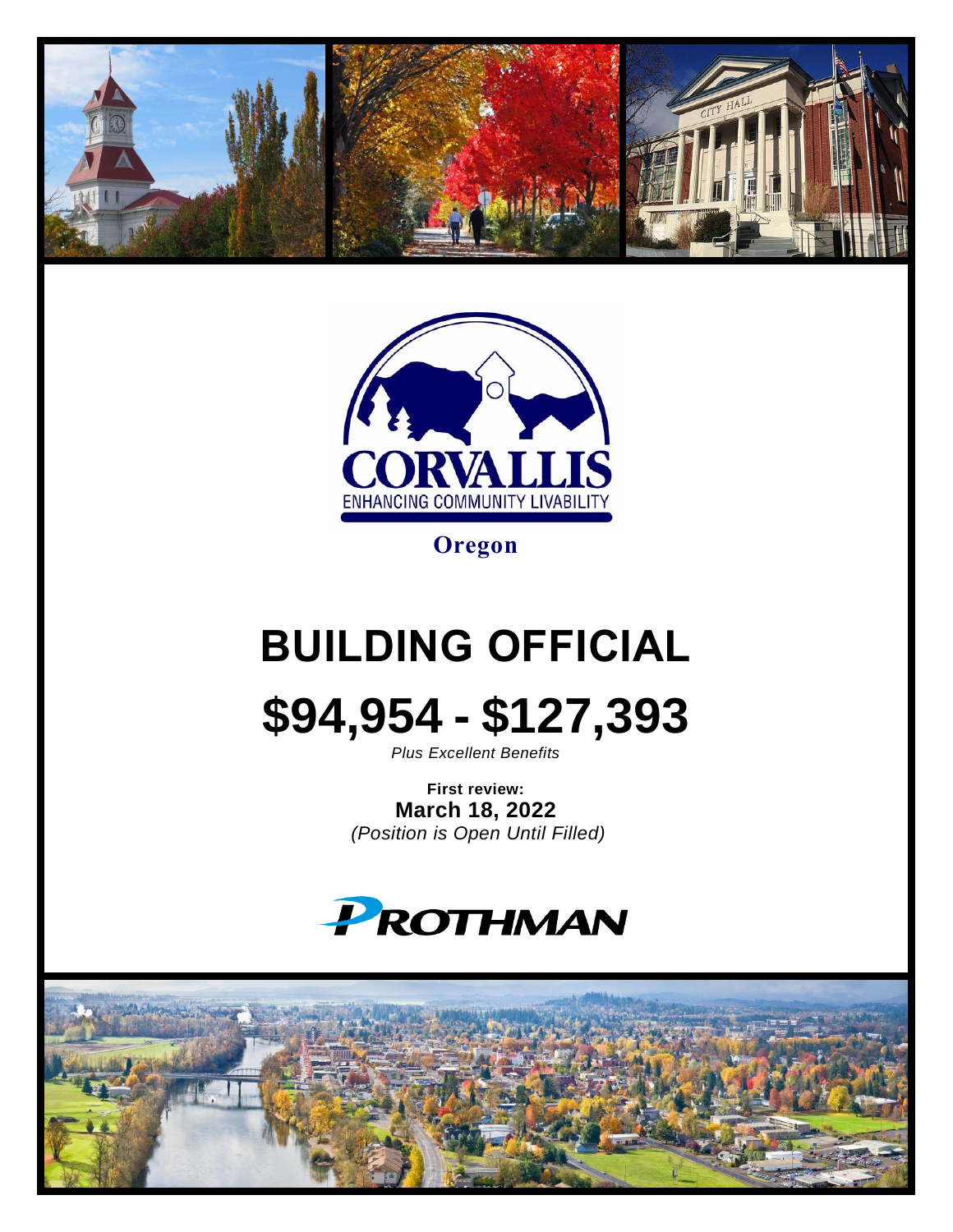#### **WHY APPLY?**



The Building Official opening is an exciting opportunity for a dynamic team-oriented manager to make a significant contribution to the Corvallis Community and the Development Services Divi-

sion. This presents an excellent opportunity to join a division that works collaboratively towards making a positive impact on the City's built environment. This position has been held vacant during the pandemic and the City is now excited to reopen this recruitment and hire their next Building Official. As the Building Official, the selected candidate will have the opportunity to work with a diverse community on a wide variety of development projects, including direct involvement with the new expansion to Oregon State University's Reser Stadium, a new University Graduate Housing building, the completion of several new publicschool buildings, and a variety of new multifamily and residential developments. The new Building Official will join the Development Team that is led by a Division Manager who encourages innovative ideas and fresh perspectives in how to deliver high quality services to the Corvallis community.

#### **THE COMMUNITY**

Ideally situated in the heart of Oregon's Willamette Valley, Corvallis is just 90 minutes from Portland and close to the Cascade Mountains and Pacific Coast shoreline. Located in Benton County, Corvallis is the County seat, has a residential population of 58,885 and is home to Oregon State University. The presence of Oregon State University contributes to the City's vibrancy. The University is an integral part of the local community with approximately 31,900 students and roughly 10,000 employees.



The University is considered one of the nation's leading research universities and serves as Oregon's leading source of basic applied research in forestry, agriculture, fisheries, engineering, electronics, home economics, and the sciences for the development of human, land, atmospheric, and oceanic resources. The influence of a major research university, thriving sectors of high tech, agribusiness, biosciences, healthcare, and green energy, along with an educated workforce result in a solid local economy.



Corvallis is a community that focuses on livability. The downtown and University neighborhoods are walkable and Corvallis is one of the best cities in the nation for bicycling. In addition, the fare-less public transit service, Corvallis Transit System (CTS) provides bus service throughout the city with connections to the neighboring communities of Philomath and Albany.

With a beautiful waterfront and vibrant businesses, Corvallis is a place to shop. The downtown shops and restaurants are predominately locally owned and operated. Additional shopping opportunities are located throughout town and include major retail outlets mixed alongside trendy stores, unique coffee bars, and restaurants. Corvallis is also home to many creative chefs whose restaurants serve wine from locally owned, nationally recognized wineries. In addition to the chefs, local brew masters from five different breweries make their home in Corvallis and produce quality craft beer. In addition to craft beers, fantastic ciders are also made from locally produced apples, honey, and other special ingredients. For those looking for open green areas, the city also offers more than 45 beautiful parks and recreational areas with 2,000 acres of parks, playgrounds, playing fields, trails, open spaces, and natural areas. Given its location in the heart of the Willamette Valley, Corvallis is also just minutes away from a multitude of other recreation opportunities.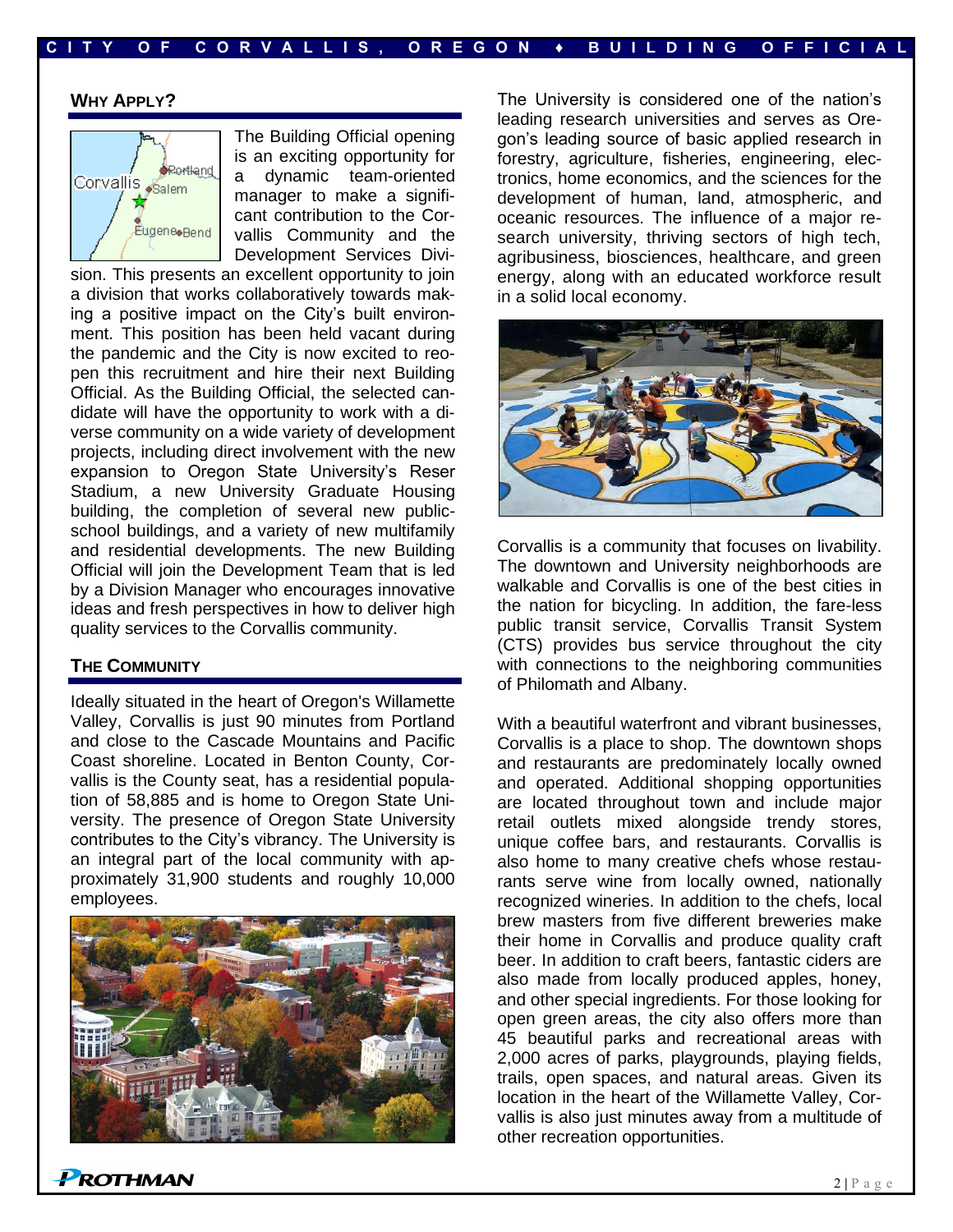As seen with the presence of Oregon State University, education plays an important role in Corvallis and begins early with an active preschool population. The well-regarded Corvallis Benton County Public Library emphasizes early literacy and hosts many events focused on lifelong learning for all ages. Benton County has the reputation for having some of the strongest schools in the State and the Corvallis School District is no different. With approximately 6,900 students, many of the local K-12 schools achieve awards for academics, activities, and athletics. The School District is currently working on constructing two new schools and remodeling several schools, as the community recently voted on a \$200 million dollar bond measure to improve school facilities.

#### **THE CITY**

The City of Corvallis operates under a Council-Manager form of government. City Council members are elected individually from the City's nine wards. Each of the nine City Council members serves a two-year term. Every fourth year, a Mayor is elected. Corvallis is a full-service city that operates on a 2021-2022 budget of \$181 million with approximately 460 regular employees. The city also hires 300-400 additional part-time casual employees depending on each season. City departments include the City Manager's Office, Community Development, Finance, Fire, Human Resources, Information Technology, Library, Parks & Recreation, Police, and Public Works.

#### **THE DEPARTMENT & POSITION**

**ROTHMAN** 

Development Services (DS) is one of three divisions within the City's Community Development Department. In addition to DS, Community Development is also comprised of Housing and Neighborhood Services (HNS), and Planning.



Development Services is a full-service division, offering the full suite of building and inspection services. This includes staff that are certified to complete commercial plumbing and electrical inspections. The Division is in a healthy position financially, as DS operates using a special revenue fund that is earmarked specifically for building plan review and inspection services. Development Services is comprised of 23 staff and has a projected operating budget for fiscal year 21/22 is approximately \$4 million. DS completes roughly 1,000 inspections each month, and processes roughly 4,000 building, electrical, plumbing and mechanical permits annually. In addition to building permitting services, DS also processes other permits that include erosion/grading, floodplain, administrative land use cases, right-of-way, and sign permits.



Under the direction of the Development Services Division Manager, the Building Official will manage ten building plan review and inspection staff. The Building Official will also administer and enforce State building codes within the City of Corvallis, and develop, implement, and manage the building plan review, inspection, and building code compliance processes within the Development Services Division. This position collaborates with work units and other teams involved in development approvals by problem-solving, interpreting codes, conducting complex reviews, performing field work, and providing technical assistance. The Building Official also works to ensure positive relations among administrative, inspections, plan review, building code enforcement, and other City staff. The selected candidate will show skill as a strong leader and manager who is energetic, positive, and customer-focused and can build and maintain relationships and work in a variety of team situations with peers, staff, elected officials, and community stakeholders. For a full job description and to view all responsibilities, please view the attachment found [here.](https://prothman.com/JobFiles/2884/Building%20Official%20Job%20Description.pdf)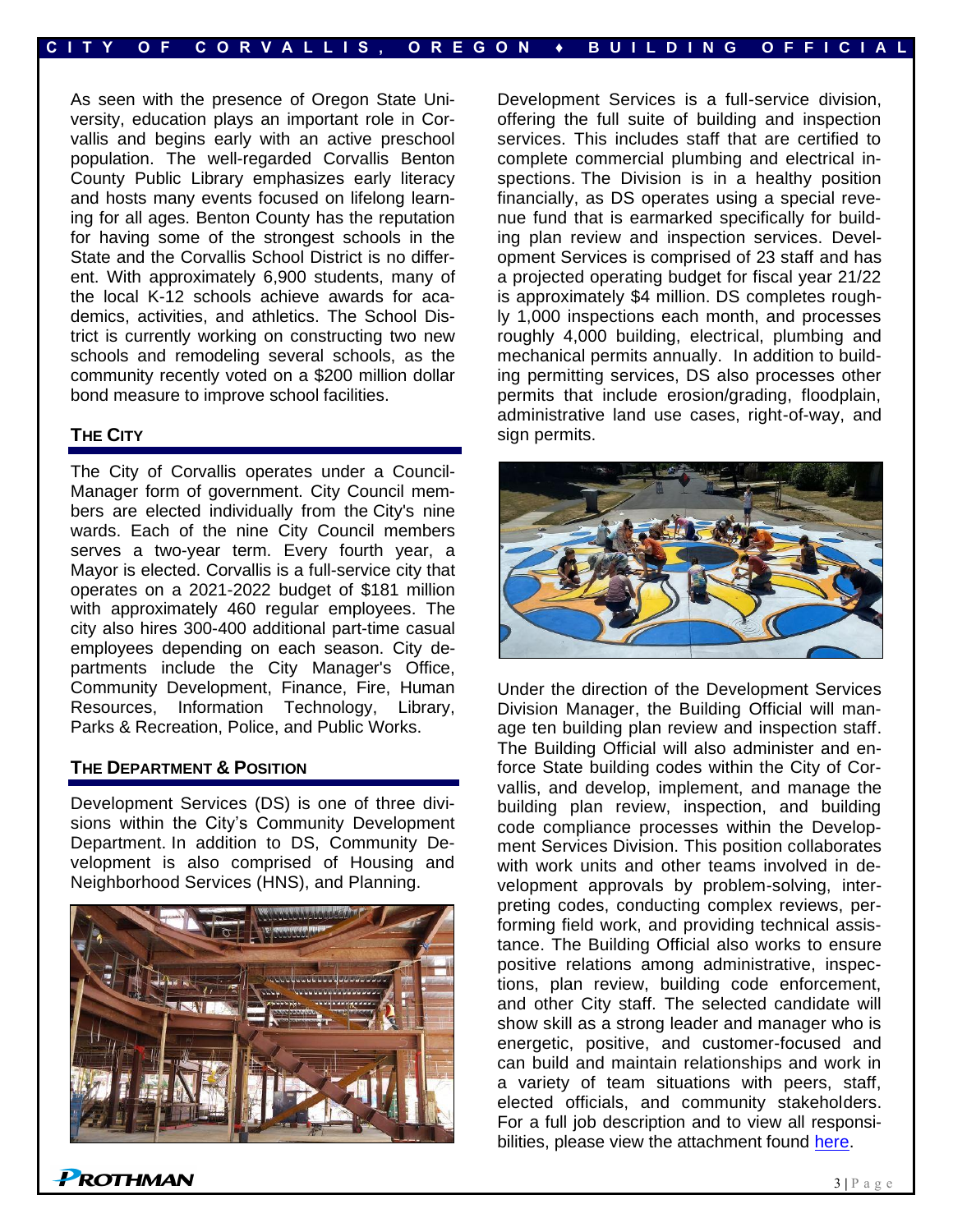#### **PRIORITIES & OPPORTUNITIES**

**1. Review and Inspection Processes** - Development remains strong in Corvallis and this position will be vital in analyzing the City's building plan review and inspection process to deliver the most efficient and responsive services as possible. This includes working with staff to audit and evaluate workflows and processes, and drafting policies and procedures to memorialize processes.

**2. Refining Processes** – The Building Official will work closely with the Corvallis Fire Department to refine the Fire/Building Inspection process.

**3. Relationship Building** – Actively engaging with community stakeholders and internal City staff to continue to build strong working relationships with the community that includes a wide variety of homebuilders, non-profits, and Oregon State University will be critical to success.

**4. Staff Development** – This position will have the opportunity to work on staff development to cross-train staff and mentor and develop new building plan review and inspection staff members and interns.

**5. Evaluate Current Systems –** The Building Official will be part of the management team that will continue to assess and evaluate the City's electronic plan review and permitting system. As a result of the pandemic, Development Services (DS) receives over 90% of all applications though our epermitting system. The Building Official will be part of a team that will continue to evaluate and refine our current system, while investigating future software needs.

**6. OSU Project Collaboration –** Corvallis is a PAC-12 college town. The city works closely with Oregon State University and is responsible for building plan review and inspections for all university projects. Some upcoming projects include a new arts and entertainment building, and a 150 million-dollar renovation to Reser Stadium.

**7. Permitting Model –** Development Services uses a one-stop permitting model to provide the best customer service possible. This includes having land use planners and engineers working directly in DS. This requires a high degree of collaboration amongst building, planning and engineering staff.

#### **IDEAL CANDIDATE**

**C I T Y O F C O R V A L L I S , O R E G O N ♦ B U I L D I N G O F F I C I A L**

#### **Education & Experience:**

Candidates must have a bachelor's degree in architecture, engineering, construction management, public administration, or a closely related field and two years of experience in construction management, architecture, structural engineering, building design, construction inspection, and/or plan review, or six (6) years of formal education, training and/or experience in construction management, architecture, structural engineering, building design, construction inspection and/or plan review. Two years of supervisory experience is required. Possession of, or the ability to obtain and maintain a valid Oregon Driver License is required. Must have ability to pass a pre-employment background and/or criminal history check. See the complete job description [here](https://prothman.com/JobFiles/2884/Building%20Official%20Job%20Description.pdf) for all required certifications.

#### **Necessary Knowledge, Skills & Abilities:**

• The ability to evaluate the division's organizational structure, looking for efficiencies and improvements in the delivery of services.

• The ideal candidate will thrive in a dynamic and demanding environment in a community that has diverse expectations regarding the appropriate balance between community growth, development, and livability.

• Experience in building code administration. Knowledge and experience with code compliance, development permitting, and conceptual knowledge of land use planning principles.

• Strong communication skills and the ability to navigate complex and often tense situations.

• The ability to be a strong team player that is willing to collaborate and act in a "working manager" capacity with staff and stakeholders to find balance and compromise to resolve difficult situations.

• The ideal candidate will know to be flexible but firm when appropriate, and lead by example to achieve greater levels of customer service.

• A strong customer service outlook with a dynamic and results-driven approach to problem solving.

• A positive and enthusiastic manager who fosters a spirit of teamwork and collaboration and engages staff to maintain a professional yet fun work atmosphere.

• Knowledge and understanding of automated building permitting software.